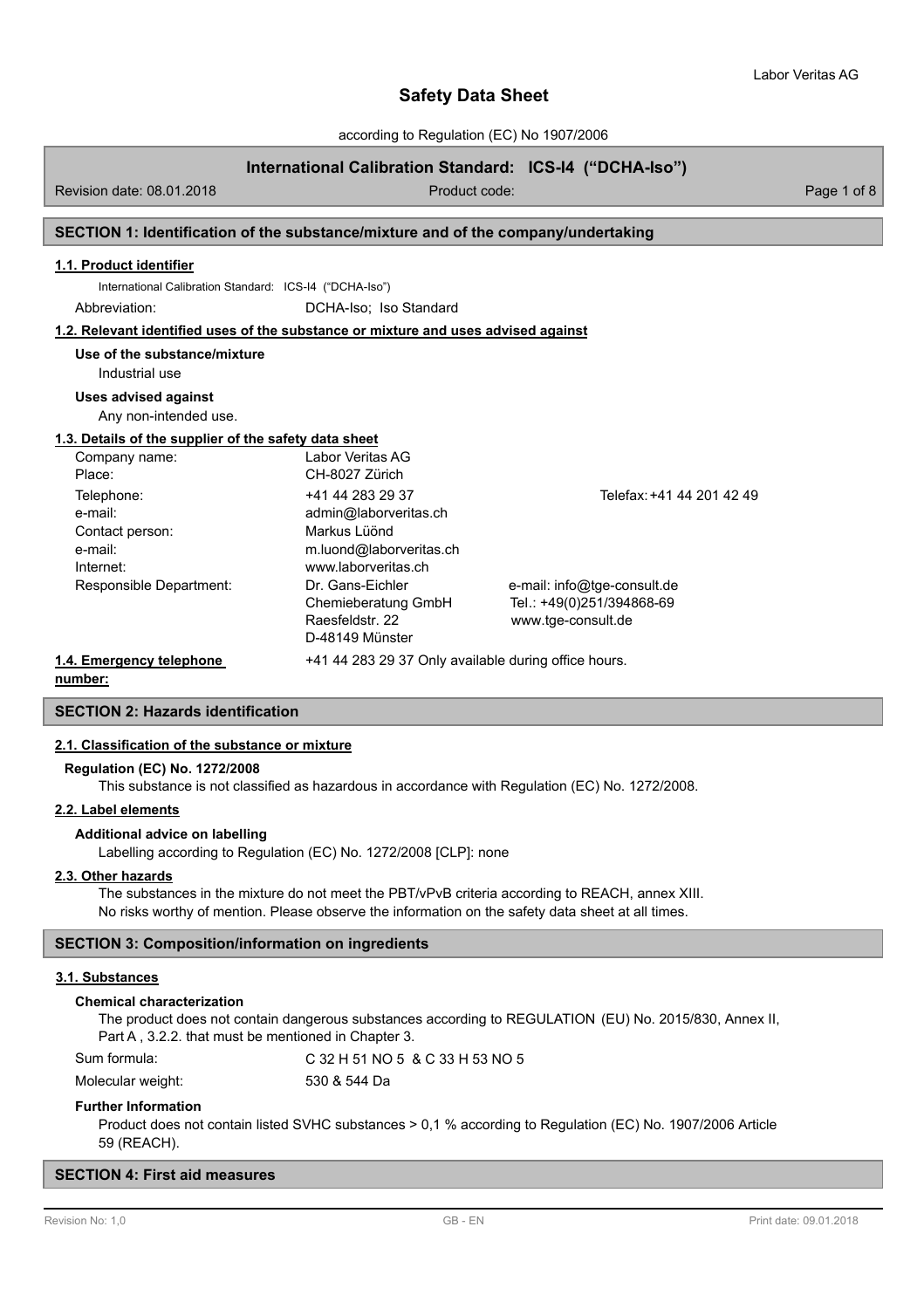according to Regulation (EC) No 1907/2006

# **International Calibration Standard: ICS-I4 ("DCHA-Iso")**

Revision date: 08.01.2018 Product code: Page 2 of 8

### **4.1. Description of first aid measures**

## **General information**

In case of accident or unwellness, seek medical advice immediately (show directions for use or safety data sheet if possible).

#### **After inhalation**

In case of accident by inhalation: remove casualty to fresh air and keep at rest. In case of respiratory tract irritation, consult a physician.

#### **After contact with skin**

Gently wash with plenty of soap and water. In case of skin irritation, seek medical treatment.

#### **After contact with eyes**

Rinse cautiously with water for several minutes. In case of troubles or persistent symptoms, consult an ophthalmologist.

### **After ingestion**

Rinse mouth thoroughly with water. Let water be drunken in little sips (dilution effect). Do NOT induce vomiting. In all cases of doubt, or when symptoms persist, seek medical advice.

### **4.2. Most important symptoms and effects, both acute and delayed**

No information available.

### **4.3. Indication of any immediate medical attention and special treatment needed**

Treat symptomatically.

### **SECTION 5: Firefighting measures**

### **5.1. Extinguishing media**

#### **Suitable extinguishing media**

Carbon dioxide (CO2). Dry extinguishing powder. alcohol resistant foam. Atomized water.

### **Unsuitable extinguishing media**

High power water jet.

### **5.2. Special hazards arising from the substance or mixture**

Can be released in case of fire: Carbon monoxide Carbon dioxide (CO2). Nitrogen oxides (NOx).

# **5.3. Advice for firefighters**

In case of fire: Wear self-contained breathing apparatus.

# **Additional information**

Collect contaminated fire extinguishing water separately. Do not allow entering drains or surface water. Co-ordinate fire-fighting measures to the fire surroundings.

### **SECTION 6: Accidental release measures**

#### **6.1. Personal precautions, protective equipment and emergency procedures**

Avoid dust formation. Do not breathe dust. Wear personal protection equipment (refer to section 8).

### **6.2. Environmental precautions**

Discharge into the environment must be avoided.

### **6.3. Methods and material for containment and cleaning up**

Take up mechanically.

Treat the recovered material as prescribed in the section on waste disposal . Clean contaminated objects and areas thoroughly observing environmental regulations.

### **6.4. Reference to other sections**

Safe handling: see section 7 Personal protection equipment: see section 8 Disposal: see section 13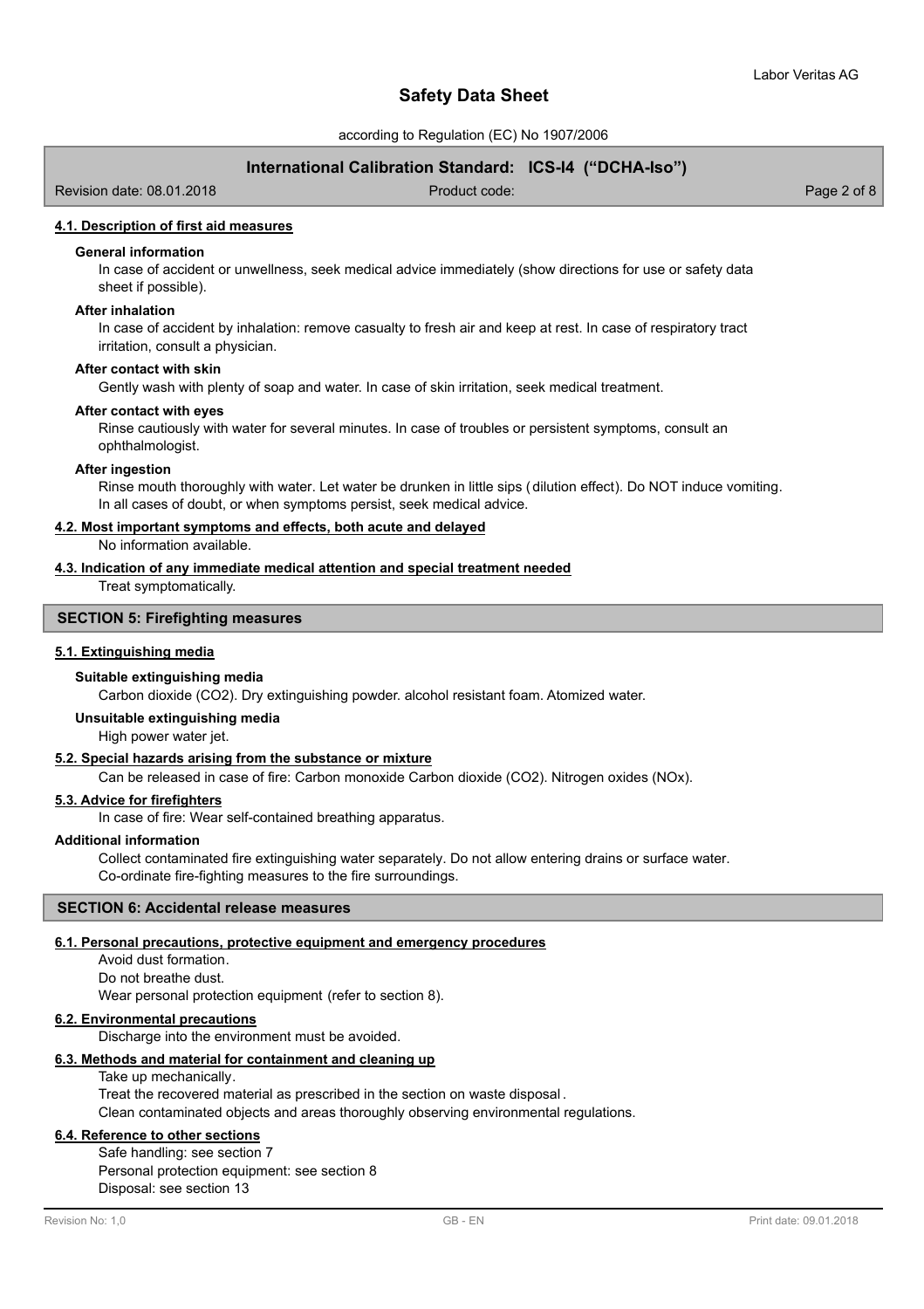according to Regulation (EC) No 1907/2006

# **International Calibration Standard: ICS-I4 ("DCHA-Iso")**

Revision date: 08.01.2018 Product code: Page 3 of 8

# **SECTION 7: Handling and storage**

### **7.1. Precautions for safe handling**

#### **Advice on safe handling**

Wear personal protection equipment (refer to section 8).

### **Advice on protection against fire and explosion**

Usual measures for fire prevention. Dust clouds may present an explosion hazard.

### **Further information on handling**

Avoid generation of dust. General protection and hygiene measures: refer to chapter 8

**7.2. Conditions for safe storage, including any incompatibilities**

#### **Requirements for storage rooms and vessels**

Keep container tightly closed in a cool, well-ventilated place.

### **Advice on storage compatibility**

Do not store together with: Explosives. Oxidizing solids. Oxidizing liquids. Radioactive substances. Infectious substances. Food and animal feedingstuff.

### **Further information on storage conditions**

Keep the packing dry and well sealed to prevent contamination and absorbtion of humidity.

Recommended storage temperature: -20 / -10°C

Protect against: Light. UV-radiation/sunlight. heat. moisture.

# **7.3. Specific end use(s)**

refer to chapter 1.

# **SECTION 8: Exposure controls/personal protection**

### **8.1. Control parameters**

#### **Additional advice on limit values**

To date, no national critical limit values exist.

### **8.2. Exposure controls**

### **Appropriate engineering controls**

Dust should be exhausted directly at the point of origin.

### **Protective and hygiene measures**

Always close containers tightly after the removal of product. When using do not eat, drink, smoke, sniff. Wash hands before breaks and after work.

#### **Eye/face protection**

Dust protection goggles.

### **Hand protection**

In case of prolonged or frequently repeated skin contact: Wear suitable gloves. Suitable material: FKM (fluororubber). - Thickness of glove material: 0,4 mm Breakthrough time >= 8 h Butyl rubber. - Thickness of glove material: 0,5 mm Breakthrough time >= 8 h CR (polychloroprenes, Chloroprene rubber). - Thickness of glove material: 0,5 mm Breakthrough time >= 8 h NBR (Nitrile rubber). - Thickness of glove material: 0,35 mm Breakthrough time >= 8 h PVC (Polyvinyl chloride). - Thickness of glove material: 0,5 mm Breakthrough time >= 8 h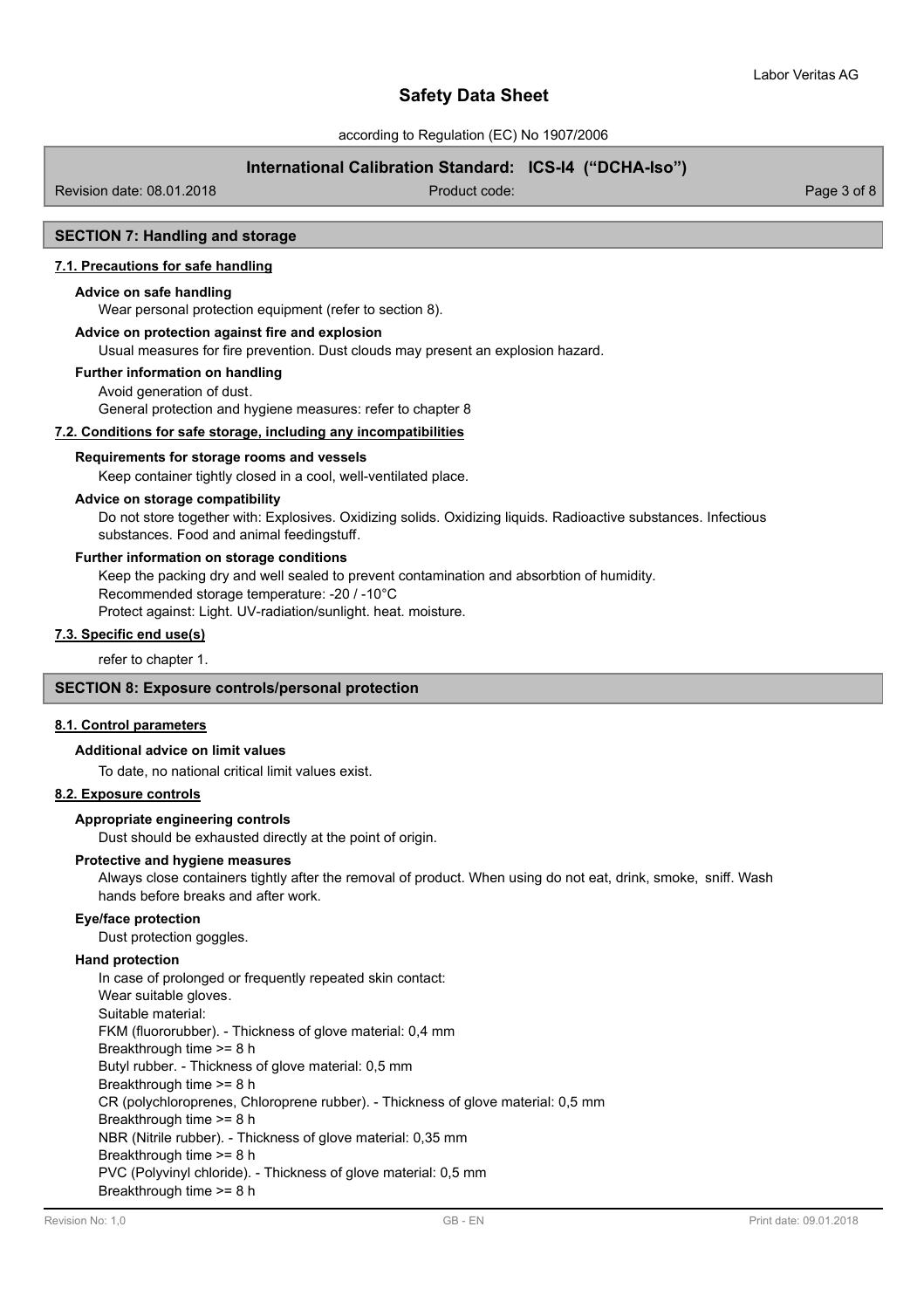according to Regulation (EC) No 1907/2006

# **International Calibration Standard: ICS-I4 ("DCHA-Iso")**

Revision date: 08.01.2018 and 2010 Product code: Product code: Page 4 of 8

The selected protective gloves have to satisfy the specifications of EU Directive 89/686/EEC and the standard EN 374 derived from it.

Before using check leak tightness / impermeability. In the case of wanting to use the gloves again, clean them before taking off and air them well.

## **Skin protection**

Suitable protective clothing: Protective clothing.

Minimum standard for preventive measures while handling with working materials are specified in the TRGS 500.

### **Respiratory protection**

With correct and proper use, and under normal conditions, breathing protection is not required.

Respiratory protection necessary at:

-exceeding exposure limit values

-insufficient ventilation and Generation/formation of dust

Suitable respiratory protective equipment: particulates filter device (DIN EN 143). Type: P1-3

The filter class must be suitable for the maximum contaminant concentration (gas/vapour/aerosol/particulates) that may arise when handling the product. If the concentration is exceeded, self-contained breathing apparatus must be used. Observe the wear time limits according GefStoffV in combination with the rules for using respiratory protection apparatus (BGR 190).

# **Environmental exposure controls**

No special precautionary measures are necessary.

### **SECTION 9: Physical and chemical properties**

### **9.1. Information on basic physical and chemical properties**

| Physical state:<br>Colour:<br>Odour:     | Powder<br>white<br>characteristic |                           |
|------------------------------------------|-----------------------------------|---------------------------|
| pH-Value:                                |                                   | not determined            |
| Changes in the physical state            |                                   |                           |
| Melting point:                           |                                   | 168 °C                    |
| Initial boiling point and boiling range: |                                   | not determined            |
| Sublimation point:                       |                                   | not determined            |
| Softening point:                         |                                   | not determined            |
| Pour point:                              |                                   | not determined            |
| Flash point:                             |                                   | not determined            |
| Sustaining combustion:                   |                                   | Not sustaining combustion |
| <b>Explosive properties</b><br>none      |                                   |                           |
| Lower explosion limits:                  |                                   | not determined            |
| Upper explosion limits:                  |                                   | not determined            |
| Ignition temperature:                    |                                   | not determined            |
| <b>Auto-ignition temperature</b>         |                                   |                           |
| Gas:                                     |                                   | not determined            |
| Decomposition temperature:               |                                   | not determined            |
| <b>Oxidizing properties</b><br>none      |                                   |                           |
| Vapour pressure:                         |                                   | not determined            |
| Density:                                 |                                   | not determined            |
| Bulk density:                            |                                   | not determined            |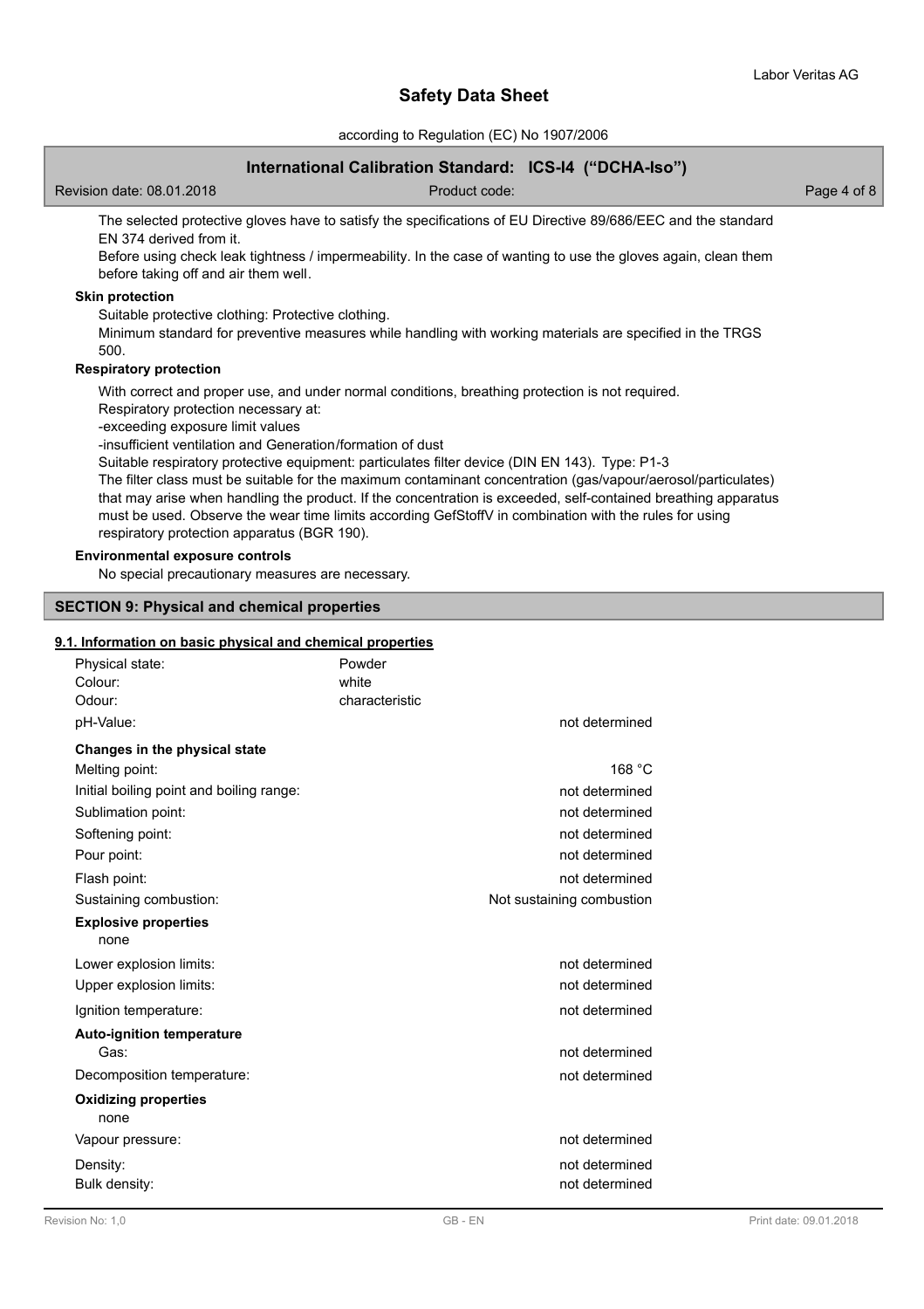according to Regulation (EC) No 1907/2006

|                                                      | International Calibration Standard: ICS-I4 ("DCHA-Iso") |                |             |
|------------------------------------------------------|---------------------------------------------------------|----------------|-------------|
| Revision date: 08.01.2018                            | Product code:                                           |                | Page 5 of 8 |
| Water solubility:                                    |                                                         | insoluble      |             |
| Solubility in other solvents<br>Soluble in: Alcohol. |                                                         |                |             |
| Partition coefficient:                               |                                                         | not determined |             |
| Viscosity / dynamic:                                 |                                                         | not determined |             |
| Viscosity / kinematic:                               |                                                         | not determined |             |
| Flow time:                                           |                                                         | not applicable |             |
| Vapour density:                                      |                                                         | not applicable |             |
| Evaporation rate:                                    |                                                         | not applicable |             |
| Solvent separation test:                             |                                                         | not applicable |             |
| Solvent content:                                     |                                                         | not determined |             |
| 9.2. Other information                               |                                                         |                |             |
| Solid content:                                       |                                                         | not determined |             |

### **SECTION 10: Stability and reactivity**

### **10.1. Reactivity**

No information available.

### **10.2. Chemical stability**

The product is chemically stable under recommended conditions of storage, use and temperature.

### **10.3. Possibility of hazardous reactions**

No information available.

# **10.4. Conditions to avoid**

Protect against: UV-radiation/sunlight. heat.

## **10.5. Incompatible materials**

Materials to avoid: Oxidizing agents, strong. Reducing agents, strong.

# **10.6. Hazardous decomposition products**

Can be released in case of fire: Carbon monoxide Carbon dioxide (CO2). Nitrogen oxides (NOx).

# **SECTION 11: Toxicological information**

### **11.1. Information on toxicological effects**

### **Toxicocinetics, metabolism and distribution**

No data available.

#### **Acute toxicity**

Based on available data, the classification criteria are not met.

#### **Irritation and corrosivity**

Based on available data, the classification criteria are not met.

### **Sensitising effects**

Based on available data, the classification criteria are not met.

### **Carcinogenic/mutagenic/toxic effects for reproduction**

Based on available data, the classification criteria are not met.

#### **STOT-single exposure**

Based on available data, the classification criteria are not met.

### **STOT-repeated exposure**

Based on available data, the classification criteria are not met.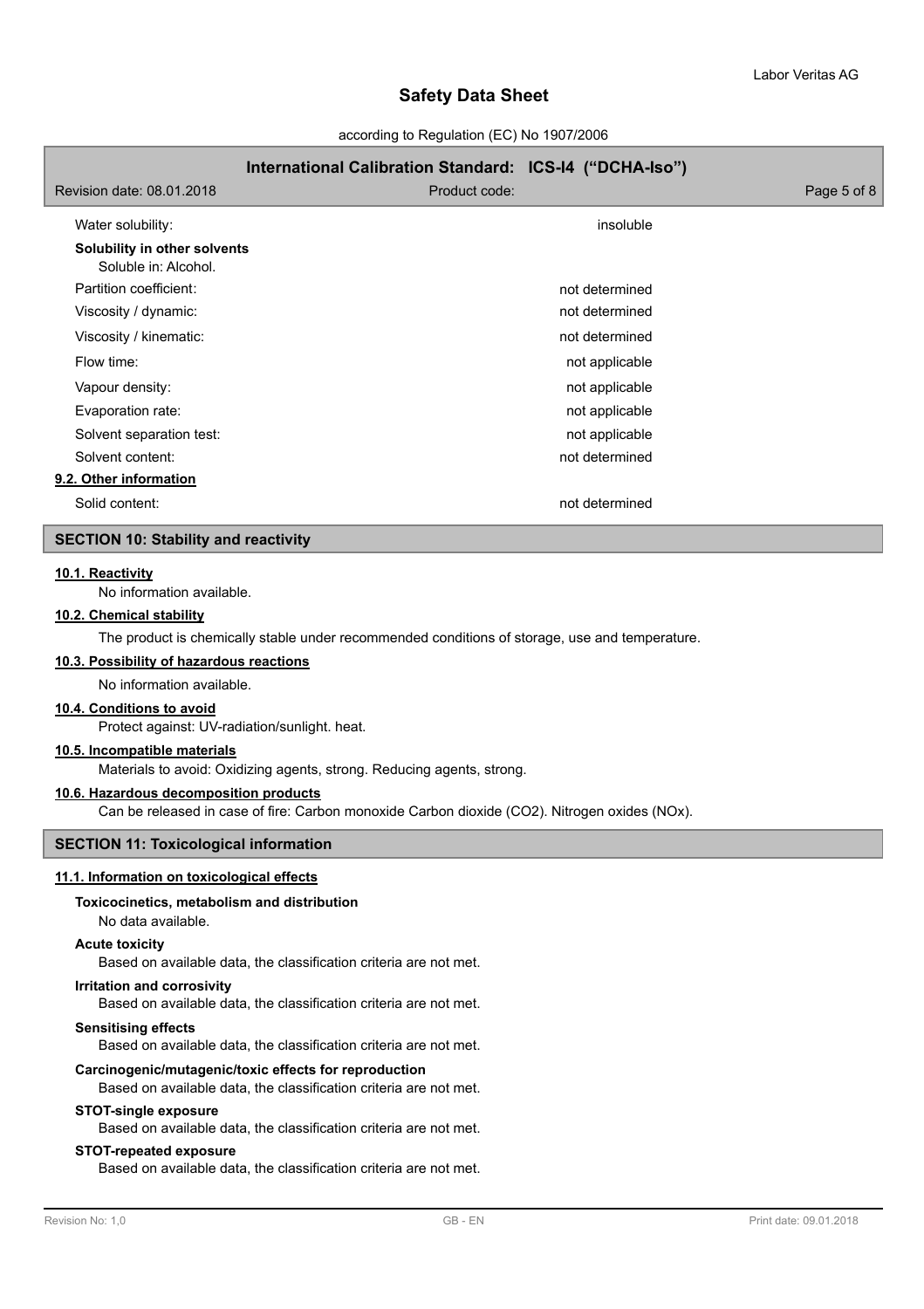according to Regulation (EC) No 1907/2006

# **International Calibration Standard: ICS-I4 ("DCHA-Iso")**

Revision date: 08.01.2018 Product code: Page 6 of 8

### **Aspiration hazard**

Based on available data, the classification criteria are not met.

### **Specific effects in experiment on an animal**

No data available.

#### **SECTION 12: Ecological information**

#### **12.1. Toxicity**

The product has not been tested.

# **12.2. Persistence and degradability**

The product has not been tested.

### **12.3. Bioaccumulative potential**

No indication of bioaccumulation potential.

#### **12.4. Mobility in soil**

No data available.

#### **12.5. Results of PBT and vPvB assessment**

The substances in the mixture do not meet the PBT/vPvB criteria according to REACH, annex XIII.

## **12.6. Other adverse effects**

No data available.

# **Further information**

Do not allow to enter into surface water or drains.

# **SECTION 13: Disposal considerations**

#### **13.1. Waste treatment methods**

### **Advice on disposal**

Observe in addition any national regulations! Consult the local waste disposal expert about waste disposal. Non-contaminated packages may be recycled.

According to EAKV, allocation of waste identity numbers/waste descriptions must be carried out in a specific way for every industry and process.

Control report for waste code/ waste marking according to EAKV:

#### **Waste disposal number of waste from residues/unused products**

160306 WASTES NOT OTHERWISE SPECIFIED IN THE LIST; off-specification batches and unused products; organic wastes other than those mentioned in 16 03 05

#### **Waste disposal number of used product**

WASTES NOT OTHERWISE SPECIFIED IN THE LIST; off-specification batches and unused products; organic wastes other than those mentioned in 16 03 05 160306

### **Waste disposal number of contaminated packaging**

WASTE PACKAGING; ABSORBENTS, WIPING CLOTHS, FILTER MATERIALS AND PROTECTIVE CLOTHING NOT OTHERWISE SPECIFIED; packaging (including separately collected municipal packaging waste); mixed packaging 150106

### **Contaminated packaging**

Handle contaminated packages in the same way as the substance itself.

# **SECTION 14: Transport information**

## **Land transport (ADR/RID)**

| <b>14.1. UN number:</b>           | No dangerous good in sense of this transport regulation. |
|-----------------------------------|----------------------------------------------------------|
| 14.2. UN proper shipping name:    | No dangerous good in sense of this transport regulation. |
| 14.3. Transport hazard class(es): | No dangerous good in sense of this transport regulation. |
| 14.4. Packing group:              | No dangerous good in sense of this transport regulation. |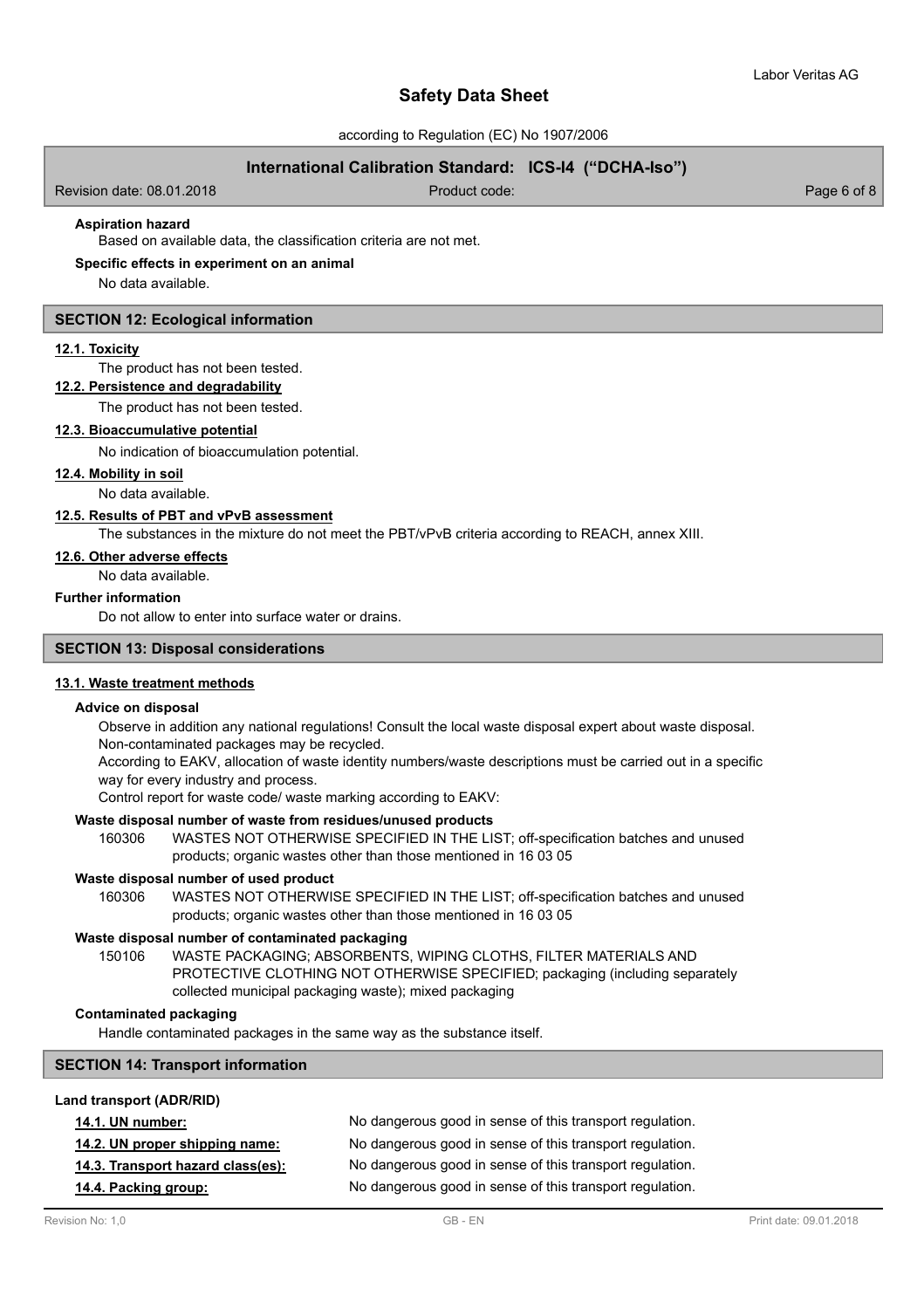according to Regulation (EC) No 1907/2006

# **International Calibration Standard: ICS-I4 ("DCHA-Iso")**

| $\frac{1}{2}$                                                                                        |                                                          |             |  |  |  |
|------------------------------------------------------------------------------------------------------|----------------------------------------------------------|-------------|--|--|--|
| Revision date: 08.01.2018                                                                            | Product code:                                            | Page 7 of 8 |  |  |  |
| Inland waterways transport (ADN)                                                                     |                                                          |             |  |  |  |
| 14.1. UN number:                                                                                     | No dangerous good in sense of this transport regulation. |             |  |  |  |
| 14.2. UN proper shipping name:                                                                       | No dangerous good in sense of this transport regulation. |             |  |  |  |
| 14.3. Transport hazard class(es):                                                                    | No dangerous good in sense of this transport regulation. |             |  |  |  |
| 14.4. Packing group:                                                                                 | No dangerous good in sense of this transport regulation. |             |  |  |  |
| <b>Marine transport (IMDG)</b>                                                                       |                                                          |             |  |  |  |
| 14.1. UN number:                                                                                     | No dangerous good in sense of this transport regulation. |             |  |  |  |
| 14.2. UN proper shipping name:                                                                       | No dangerous good in sense of this transport regulation. |             |  |  |  |
| 14.3. Transport hazard class(es):                                                                    | No dangerous good in sense of this transport regulation. |             |  |  |  |
| 14.4. Packing group:                                                                                 | No dangerous good in sense of this transport regulation. |             |  |  |  |
| Air transport (ICAO-TI/IATA-DGR)                                                                     |                                                          |             |  |  |  |
| 14.1. UN number:                                                                                     | No dangerous good in sense of this transport regulation. |             |  |  |  |
| 14.2. UN proper shipping name:                                                                       | No dangerous good in sense of this transport regulation. |             |  |  |  |
| 14.3. Transport hazard class(es):                                                                    | No dangerous good in sense of this transport regulation. |             |  |  |  |
| 14.4. Packing group:                                                                                 | No dangerous good in sense of this transport regulation. |             |  |  |  |
| 14.5. Environmental hazards                                                                          |                                                          |             |  |  |  |
| <b>ENVIRONMENTALLY HAZARDOUS:</b>                                                                    | no                                                       |             |  |  |  |
| 14.6. Special precautions for user<br>refer to chapter 6-8                                           |                                                          |             |  |  |  |
| 14.7. Transport in bulk according to Annex II of Marpol and the IBC Code<br>not relevant             |                                                          |             |  |  |  |
| <b>SECTION 15: Regulatory information</b>                                                            |                                                          |             |  |  |  |
| 15.1. Safety, health and environmental regulations/legislation specific for the substance or mixture |                                                          |             |  |  |  |
| EU regulatory information                                                                            |                                                          |             |  |  |  |
| 2010/75/EU (VOC):                                                                                    | No information available.                                |             |  |  |  |
| 2004/42/EC (VOC):                                                                                    | No information available.                                |             |  |  |  |
| Information according to 2012/18/EU                                                                  | Not subject to 2012/18/EU (SEVESO III)                   |             |  |  |  |

### **Additional information**

(SEVESO III):

The mixture is classified as not hazardous according to regulation (EC) No 1272/2008 [CLP]. REACH 1907/2006 Appendix XVII: not relevant

# **National regulatory information**

Water contaminating class (D): 3 - highly water contaminating

### **15.2. Chemical safety assessment**

For the following substances of this mixture a chemical safety assessment has been carried out:

# **SECTION 16: Other information**

### **Changes**

Rev. 1.0; Initial release 08.01.2018

# **Abbreviations and acronyms**

ADR: Accord européen sur le transport des marchandises dangereuses par Route CAS Chemical Abstracts Service DNEL: Derived No Effect Level IARC: INTERNATIONAL AGENCY FOR RESEARCH ON CANCER IMDG: International Maritime Code for Dangerous Goods